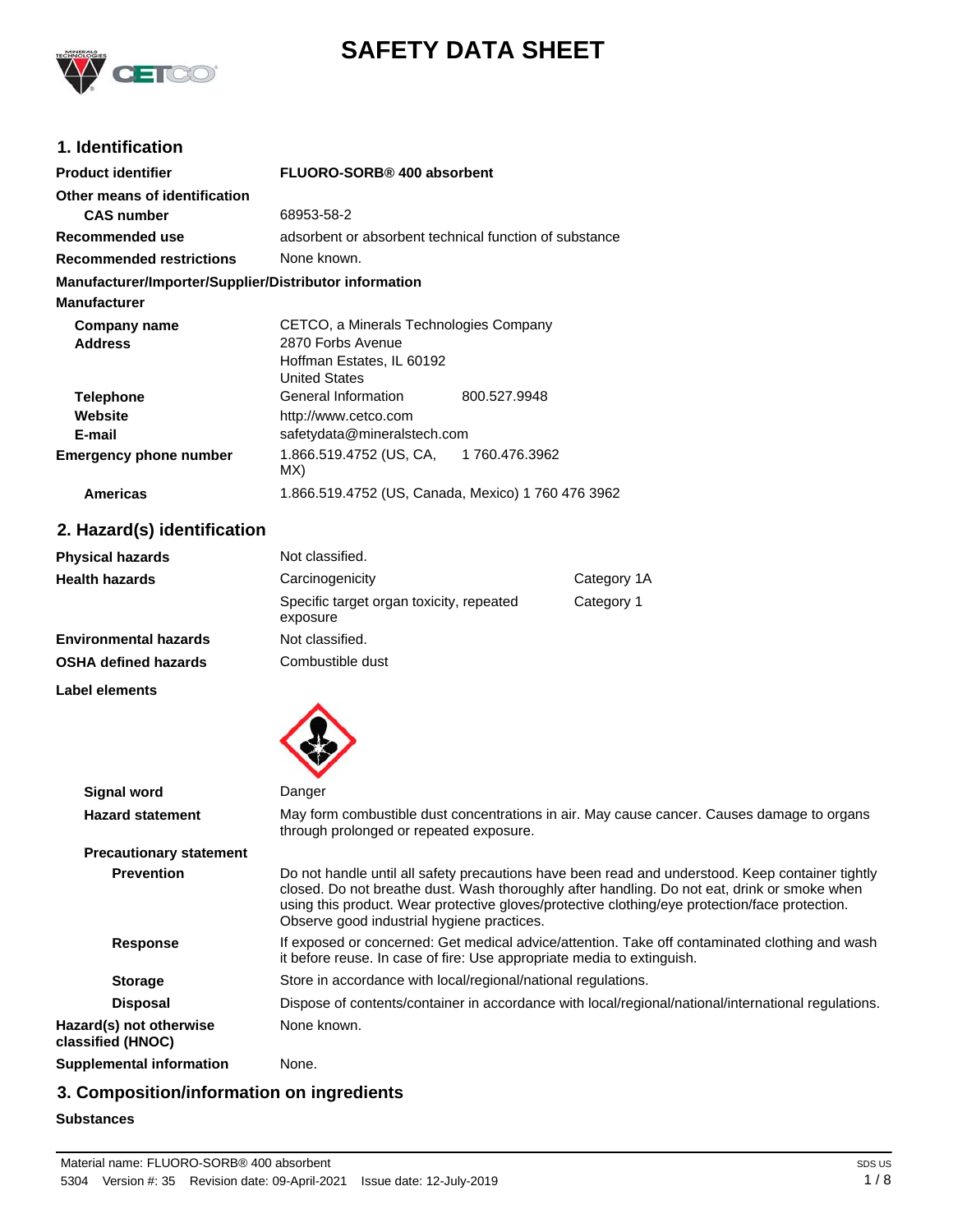| <b>Chemical name</b>           | Common name and synonyms | <b>CAS number</b> | %   |
|--------------------------------|--------------------------|-------------------|-----|
| Quaternary ammonium compounds, |                          | 68953-58-2        | 100 |
| bis (hydrogenated tallow       |                          |                   |     |

alkyl)dimethyl, salts with bentonite

#### **Constituents**

 $\overline{\phantom{0}}$ 

| <b>Constituents</b>                                                          |                                                                                                                                                                                                                                                |                   |       |
|------------------------------------------------------------------------------|------------------------------------------------------------------------------------------------------------------------------------------------------------------------------------------------------------------------------------------------|-------------------|-------|
| <b>Chemical name</b>                                                         | <b>Common name and synonyms</b>                                                                                                                                                                                                                | <b>CAS number</b> | %     |
| QUARTZ (SIO2)                                                                |                                                                                                                                                                                                                                                | 14808-60-7        | $= 6$ |
| <b>CRISTOBALITE</b>                                                          |                                                                                                                                                                                                                                                | 14464-46-1        | $= 2$ |
| <b>Composition comments</b>                                                  | Occupational Exposure Limits for constituents are listed in Section 8.                                                                                                                                                                         |                   |       |
| 4. First-aid measures                                                        |                                                                                                                                                                                                                                                |                   |       |
| <b>Inhalation</b>                                                            | Move to fresh air. Call a physician if symptoms develop or persist.                                                                                                                                                                            |                   |       |
| <b>Skin contact</b>                                                          | Wash off with soap and water. Get medical attention if irritation develops and persists.                                                                                                                                                       |                   |       |
| Eye contact                                                                  | Do not rub eyes. Rinse with water. Get medical attention if irritation develops and persists.                                                                                                                                                  |                   |       |
| Ingestion                                                                    | Rinse mouth. Get medical attention if symptoms occur.                                                                                                                                                                                          |                   |       |
| <b>Most important</b><br>symptoms/effects, acute and<br>delayed              | Dusts may irritate the respiratory tract, skin and eyes. Prolonged exposure may cause chronic<br>effects.                                                                                                                                      |                   |       |
| Indication of immediate<br>medical attention and special<br>treatment needed | Provide general supportive measures and treat symptomatically. Keep victim under observation.<br>Symptoms may be delayed.                                                                                                                      |                   |       |
| <b>General information</b>                                                   | If you feel unwell, seek medical advice (show the label where possible). Ensure that medical<br>personnel are aware of the material(s) involved, and take precautions to protect themselves.                                                   |                   |       |
| 5. Fire-fighting measures                                                    |                                                                                                                                                                                                                                                |                   |       |
| Suitable extinguishing media                                                 | Avoid high pressure media which could cause the formation of a potentially explosible dust-air<br>mixture. Water fog. Foam. Dry chemical powder. Carbon dioxide (CO2). Apply extinguishing media<br>carefully to avoid creating airborne dust. |                   |       |
| Unsuitable extinguishing<br>media                                            | Do not use water jet as an extinguisher, as this will spread the fire.                                                                                                                                                                         |                   |       |
| Specific hazards arising from<br>the chemical                                | Explosion hazard: Avoid generating dust; fine dust dispersed in air in sufficient concentrations and<br>in the presence of an ignition source is a potential dust explosion hazard.                                                            |                   |       |
| Special protective equipment<br>and precautions for firefighters             | Self-contained breathing apparatus and full protective clothing must be worn in case of fire.                                                                                                                                                  |                   |       |
| <b>Fire fighting</b><br>equipment/instructions                               | In case of fire and/or explosion do not breathe fumes.                                                                                                                                                                                         |                   |       |
| <b>Specific methods</b>                                                      | Use standard firefighting procedures and consider the hazards of other involved materials.                                                                                                                                                     |                   |       |
| <b>General fire hazards</b>                                                  | May form combustible dust concentrations in air.                                                                                                                                                                                               |                   |       |
| 6. Accidental release measures                                               |                                                                                                                                                                                                                                                |                   |       |
|                                                                              |                                                                                                                                                                                                                                                |                   |       |

| Take precautionary measures against static discharge. Avoid dispersal of dust in the air (i.e.,<br><b>Methods and materials for</b><br>containment and cleaning up<br>HEPA filter.<br>Large Spills: Wet down with water and dike for later disposal. Shovel the material into waste<br>container. Following product recovery, flush area with water.<br>Small Spills: Sweep up or vacuum up spillage and collect in suitable container for disposal.<br>Never return spills to original containers for re-use. Put material in suitable, covered, labeled<br>containers. For waste disposal, see section 13 of the SDS.<br>Avoid discharge into drains, water courses or onto the ground.<br><b>Environmental precautions</b> | Personal precautions,<br>protective equipment and<br>emergency procedures | Keep unnecessary personnel away. Keep people away from and upwind of spill/leak. Dust<br>deposits should not be allowed to accumulate on surfaces, as these may form an explosive<br>mixture if they are released into the atmosphere in sufficient concentration. Wear appropriate<br>protective equipment and clothing during clean-up. Do not breathe dust. Use a NIOSH/MSHA<br>approved respirator if there is a risk of exposure to dust/fume at levels exceeding the exposure<br>limits. Ensure adequate ventilation. Local authorities should be advised if significant spillages<br>cannot be contained. For personal protection, see section 8 of the SDS. |
|-------------------------------------------------------------------------------------------------------------------------------------------------------------------------------------------------------------------------------------------------------------------------------------------------------------------------------------------------------------------------------------------------------------------------------------------------------------------------------------------------------------------------------------------------------------------------------------------------------------------------------------------------------------------------------------------------------------------------------|---------------------------------------------------------------------------|---------------------------------------------------------------------------------------------------------------------------------------------------------------------------------------------------------------------------------------------------------------------------------------------------------------------------------------------------------------------------------------------------------------------------------------------------------------------------------------------------------------------------------------------------------------------------------------------------------------------------------------------------------------------|
|                                                                                                                                                                                                                                                                                                                                                                                                                                                                                                                                                                                                                                                                                                                               |                                                                           | clearing dust surfaces with compressed air). Collect dust using a vacuum cleaner equipped with                                                                                                                                                                                                                                                                                                                                                                                                                                                                                                                                                                      |
|                                                                                                                                                                                                                                                                                                                                                                                                                                                                                                                                                                                                                                                                                                                               |                                                                           |                                                                                                                                                                                                                                                                                                                                                                                                                                                                                                                                                                                                                                                                     |
|                                                                                                                                                                                                                                                                                                                                                                                                                                                                                                                                                                                                                                                                                                                               |                                                                           |                                                                                                                                                                                                                                                                                                                                                                                                                                                                                                                                                                                                                                                                     |
|                                                                                                                                                                                                                                                                                                                                                                                                                                                                                                                                                                                                                                                                                                                               |                                                                           |                                                                                                                                                                                                                                                                                                                                                                                                                                                                                                                                                                                                                                                                     |
|                                                                                                                                                                                                                                                                                                                                                                                                                                                                                                                                                                                                                                                                                                                               |                                                                           |                                                                                                                                                                                                                                                                                                                                                                                                                                                                                                                                                                                                                                                                     |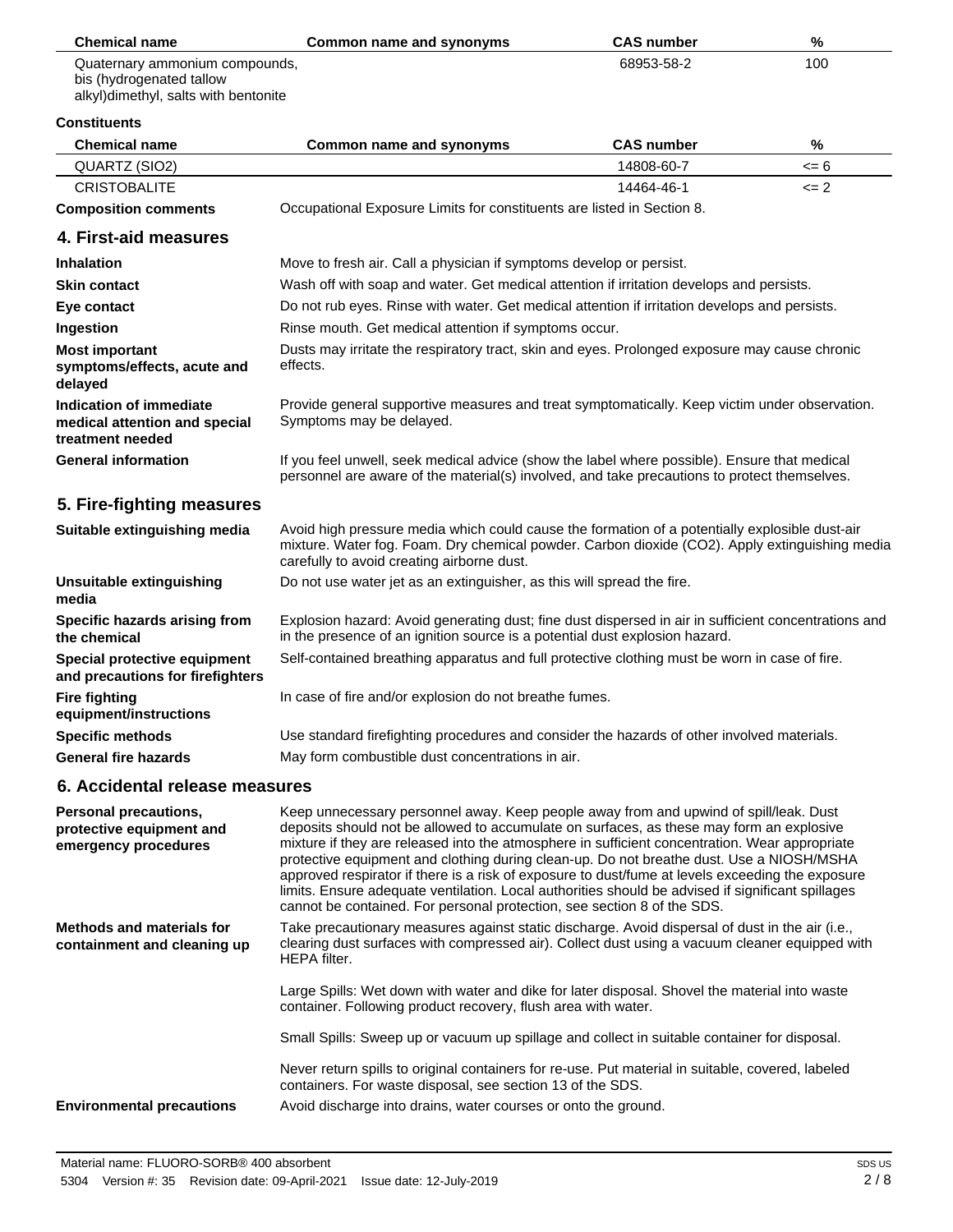## **7. Handling and storage**

**Precautions for safe handling**

Do not handle until all safety precautions have been read and understood. Minimize dust generation and accumulation. Routine housekeeping should be instituted to ensure that dusts do not accumulate on surfaces. Do not breathe dust. When using, do not eat, drink or smoke. Should be handled in closed systems, if possible. Wear appropriate personal protective equipment. Wash hands thoroughly after handling. Observe good industrial hygiene practices.

**Conditions for safe storage, including any incompatibilities** Keep containers tightly closed in a dry, cool and well-ventilated place. Keep out of the reach of children. Store away from incompatible materials (see Section 10 of the SDS).

#### **8. Exposure controls/personal protection**

#### **Occupational exposure limits**

#### **US. OSHA Table Z-1 Limits for Air Contaminants (29 CFR 1910.1000)**

| <b>Constituents</b>                            | <b>Type</b> | Value                   | <b>Form</b>          |
|------------------------------------------------|-------------|-------------------------|----------------------|
| <b>CRISTOBALITE (CAS</b><br>14464-46-1)        | PEL         | $0.05$ mg/m $3$         | Respirable dust.     |
| QUARTZ (SIO2) (CAS<br>14808-60-7)              | <b>PEL</b>  | $0.05$ mg/m $3$         | Respirable dust.     |
| US. OSHA Table Z-3 (29 CFR 1910.1000)          |             |                         |                      |
| <b>Additional components</b>                   | <b>Type</b> | Value                   | Form                 |
| <b>INERT OR NUISANCE</b><br>DUSTS (CAS SEQ250) | <b>TWA</b>  | $5$ mg/m $3$            | Respirable fraction. |
|                                                |             | 15 mg/m3                | Total dust.          |
|                                                |             | 50 mppcf                | Total dust.          |
|                                                |             | 15 mppcf                | Respirable fraction. |
| <b>Constituents</b>                            | <b>Type</b> | Value                   | <b>Form</b>          |
| <b>CRISTOBALITE (CAS</b><br>14464-46-1)        | <b>TWA</b>  | $0.05$ mg/m $3$         | Respirable.          |
|                                                |             | 1.2 mppcf               | Respirable.          |
| QUARTZ (SIO2) (CAS<br>14808-60-7)              | <b>TWA</b>  | $0.1$ mg/m $3$          | Respirable.          |
|                                                |             | 2.4 mppcf               | Respirable.          |
| <b>US. ACGIH Threshold Limit Values</b>        |             |                         |                      |
| <b>Constituents</b>                            | <b>Type</b> | Value                   | <b>Form</b>          |
| <b>CRISTOBALITE (CAS</b><br>14464-46-1)        | <b>TWA</b>  | $0.025$ mg/m3           | Respirable fraction. |
| QUARTZ (SIO2) (CAS<br>14808-60-7)              | <b>TWA</b>  | 0.025 mg/m3             | Respirable fraction. |
| US. NIOSH: Pocket Guide to Chemical Hazards    |             |                         |                      |
| <b>Constituents</b>                            | Type        | Value                   | Form                 |
| <b>CRISTOBALITE (CAS</b><br>14464-46-1)        | <b>TWA</b>  | $0.05 \,\mathrm{mg/m3}$ | Respirable dust.     |
| QUARTZ (SIO2) (CAS<br>14808-60-7)              | <b>TWA</b>  | $0.05$ mg/m $3$         | Respirable dust.     |

**Biological limit values** No biological exposure limits noted for the ingredient(s).

**Appropriate engineering controls**

Explosion-proof general and local exhaust ventilation. Good general ventilation should be used. Ventilation rates should be matched to conditions. If applicable, use process enclosures, local exhaust ventilation, or other engineering controls to maintain airborne levels below recommended exposure limits. If exposure limits have not been established, maintain airborne levels to an acceptable level. It is recommended that all dust control equipment such as local exhaust ventilation and material transport systems involved in handling of this product contain explosion relief vents or an explosion suppression system or an oxygen-deficient environment. Ensure that dust-handling systems (such as exhaust ducts, dust collectors, vessels, and processing equipment) are designed in a manner to prevent the escape of dust into the work area (i.e., there is no leakage from the equipment). Use only appropriately classified electrical equipment and powered industrial trucks.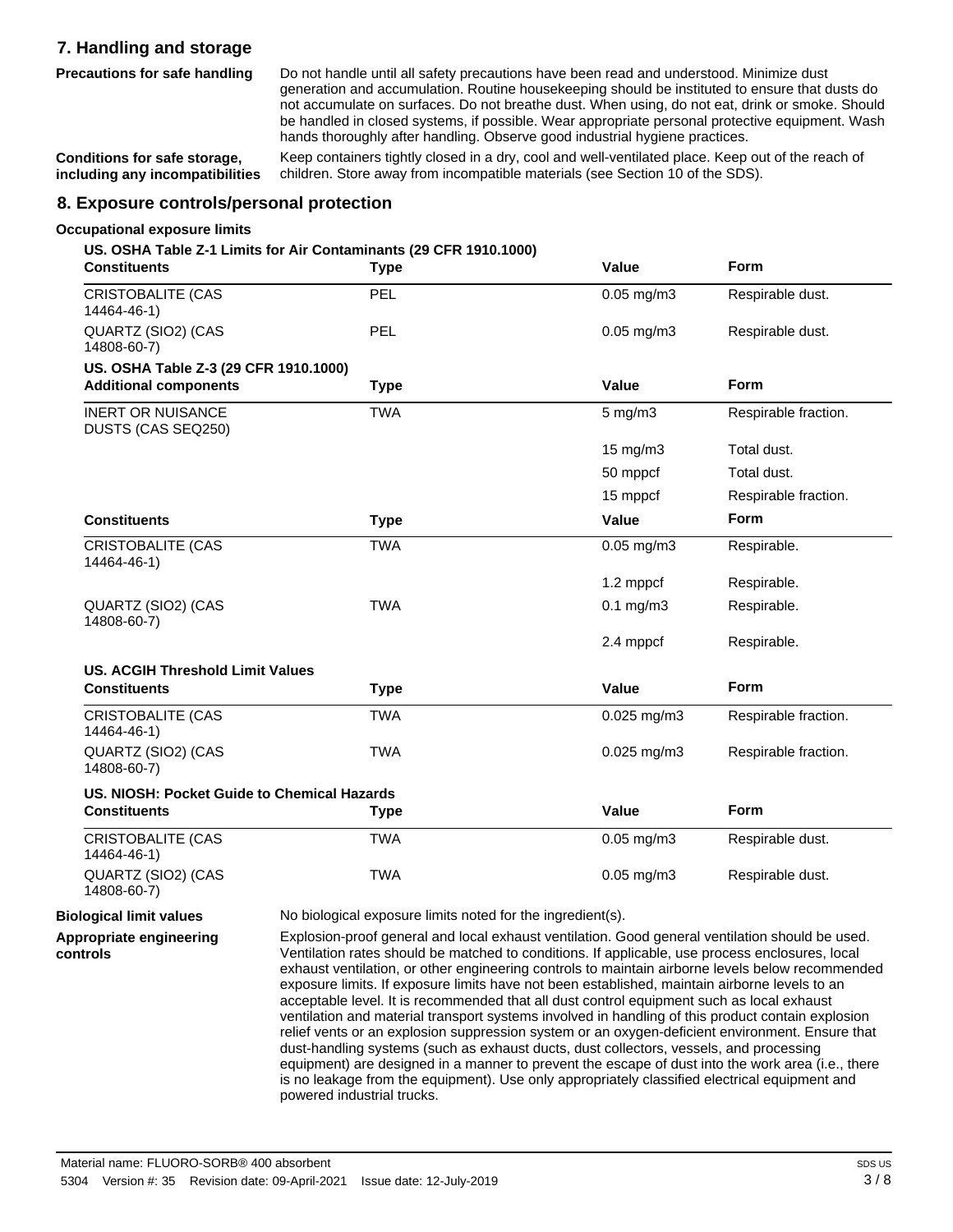#### **Individual protection measures, such as personal protective equipment**

| <b>Eye/face protection</b>        | Applicable for industrial settings only. If contact is likely, safety glasses with side shields are<br>recommended.                                                                                                                                                                                                   |
|-----------------------------------|-----------------------------------------------------------------------------------------------------------------------------------------------------------------------------------------------------------------------------------------------------------------------------------------------------------------------|
| <b>Skin protection</b>            |                                                                                                                                                                                                                                                                                                                       |
| <b>Hand protection</b>            | Applicable for industrial settings only. Wear appropriate chemical resistant gloves.                                                                                                                                                                                                                                  |
| Other                             | Applicable for industrial settings only. Wear suitable protective clothing. Use of an impervious<br>apron is recommended.                                                                                                                                                                                             |
| <b>Respiratory protection</b>     | Applicable for industrial settings only. Use a NIOSH/MSHA approved respirator if there is a risk of<br>exposure to dust/fume at levels exceeding the exposure limits. Use a NIOSH/MSHA approved<br>respirator if there is a risk of exposure to dust/fume at levels exceeding the exposure limits.                    |
| <b>Thermal hazards</b>            | Wear appropriate thermal protective clothing, when necessary.                                                                                                                                                                                                                                                         |
| General hygiene<br>considerations | Observe any medical surveillance requirements. When using, do not eat, drink or smoke. Always<br>observe good personal hygiene measures, such as washing after handling the material and before<br>eating, drinking, and/or smoking. Routinely wash work clothing and protective equipment to<br>remove contaminants. |

## **9. Physical and chemical properties**

| Appearance                                        |                                   |
|---------------------------------------------------|-----------------------------------|
| <b>Physical state</b>                             | Solid.                            |
| Form                                              | Powder. Micropowder. or Granular. |
| Color                                             | Grey.                             |
| Odor                                              | Slight. fatty odor                |
| <b>Odor threshold</b>                             | Not available.                    |
| рH                                                | $6 - 9$                           |
| Melting point/freezing point                      | Not available.                    |
| Initial boiling point and boiling<br>range        | Not available.                    |
| <b>Flash point</b>                                | Not available.                    |
| <b>Evaporation rate</b>                           | Not available.                    |
| Flammability (solid, gas)                         | Not available.                    |
| Upper/lower flammability or explosive limits      |                                   |
| <b>Flammability limit - lower</b><br>(%)          | Not available.                    |
| <b>Flammability limit - upper</b><br>$(\%)$       | Not available.                    |
| Explosive limit - lower (%)                       | Not available.                    |
| Explosive limit - upper (%)                       | Not available.                    |
| Vapor pressure                                    | Not available.                    |
| Vapor density                                     | Not available.                    |
| <b>Relative density</b>                           | Not available.                    |
| Solubility(ies)                                   |                                   |
| Solubility (water)                                | Not available.                    |
| <b>Partition coefficient</b><br>(n-octanol/water) | Not available.                    |
| <b>Auto-ignition temperature</b>                  | Not available.                    |
| <b>Decomposition temperature</b>                  | 275 °F (135 °C)                   |
| <b>Viscosity</b>                                  | Not available.                    |
| Other information                                 |                                   |
| <b>Dust explosion properties</b>                  |                                   |
| St class                                          | 1                                 |
| <b>Explosive properties</b>                       | Not explosive.                    |
| <b>Flammability</b>                               | $>= 950 °F (= 510 °C)$            |
| <b>Oxidizing properties</b>                       | Not oxidizing.                    |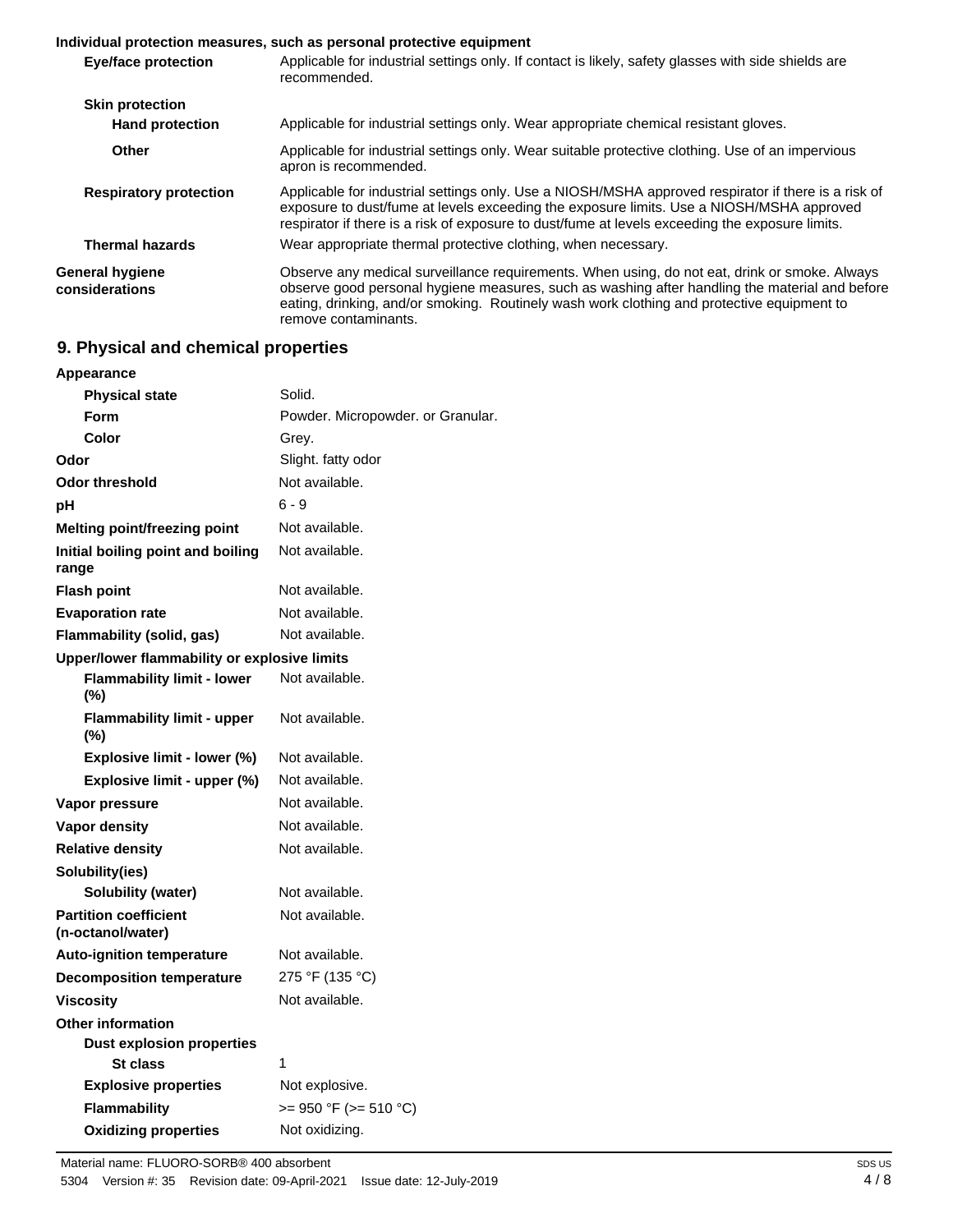## **10. Stability and reactivity**

| <b>Reactivity</b>                            | The product is stable and non-reactive under normal conditions of use, storage and transport.                                                                                              |
|----------------------------------------------|--------------------------------------------------------------------------------------------------------------------------------------------------------------------------------------------|
| <b>Chemical stability</b>                    | Material is stable under normal conditions.                                                                                                                                                |
| <b>Possibility of hazardous</b><br>reactions | No dangerous reaction known under conditions of normal use.                                                                                                                                |
| <b>Conditions to avoid</b>                   | Keep away from heat, sparks and open flame. Avoid temperatures exceeding the decomposition<br>temperature. Contact with incompatible materials. Minimize dust generation and accumulation. |
| Incompatible materials                       | Strong oxidizing agents.                                                                                                                                                                   |
| <b>Hazardous decomposition</b><br>products   | No hazardous decomposition products are known.                                                                                                                                             |

## **11. Toxicological information**

#### **Information on likely routes of exposure**

| <b>Inhalation</b>                                                                  | Dust may irritate respiratory system.                    |
|------------------------------------------------------------------------------------|----------------------------------------------------------|
| <b>Skin contact</b>                                                                | Dust or powder may irritate the skin.                    |
| Eye contact                                                                        | Dust may irritate the eyes.                              |
| Ingestion                                                                          | Knowledge about health hazard is incomplete.             |
| Symptoms related to the<br>physical, chemical and<br>toxicological characteristics | Dusts may irritate the respiratory tract, skin and eyes. |

#### **Information on toxicological effects**

| <b>Acute toxicity</b>                                           | Not known.                                                                  |                                                                                   |
|-----------------------------------------------------------------|-----------------------------------------------------------------------------|-----------------------------------------------------------------------------------|
| <b>Toxicological data</b>                                       |                                                                             |                                                                                   |
| <b>Constituents</b>                                             | <b>Species</b>                                                              | <b>Test Results</b>                                                               |
| CRISTOBALITE (CAS 14464-46-1)                                   |                                                                             |                                                                                   |
| <b>Acute</b>                                                    |                                                                             |                                                                                   |
| Oral                                                            |                                                                             |                                                                                   |
| LD50                                                            | Rat                                                                         | > 22500 mg/kg                                                                     |
| <b>Skin corrosion/irritation</b>                                |                                                                             | Due to partial or complete lack of data the classification is not possible.       |
| Serious eye damage/eye<br>irritation                            |                                                                             | Due to partial or complete lack of data the classification is not possible.       |
| <b>Respiratory or skin sensitization</b>                        |                                                                             |                                                                                   |
| <b>Respiratory sensitization</b>                                |                                                                             | Due to partial or complete lack of data the classification is not possible.       |
| <b>Skin sensitization</b>                                       | Due to partial or complete lack of data the classification is not possible. |                                                                                   |
| <b>Germ cell mutagenicity</b>                                   | Due to partial or complete lack of data the classification is not possible. |                                                                                   |
| Carcinogenicity                                                 | May cause cancer.                                                           |                                                                                   |
| <b>IARC Monographs. Overall Evaluation of Carcinogenicity</b>   |                                                                             |                                                                                   |
| CRISTOBALITE (CAS 14464-46-1)                                   |                                                                             | 1 Carcinogenic to humans.                                                         |
| QUARTZ (SIO2) (CAS 14808-60-7)                                  |                                                                             | 1 Carcinogenic to humans.                                                         |
|                                                                 | OSHA Specifically Regulated Substances (29 CFR 1910.1001-1053)              |                                                                                   |
| CRISTOBALITE (CAS 14464-46-1)<br>QUARTZ (SIO2) (CAS 14808-60-7) |                                                                             | Cancer<br>Cancer                                                                  |
|                                                                 | US. National Toxicology Program (NTP) Report on Carcinogens                 |                                                                                   |
| CRISTOBALITE (CAS 14464-46-1)                                   |                                                                             | Known To Be Human Carcinogen.<br>Reasonably Anticipated to be a Human Carcinogen. |
| QUARTZ (SIO2) (CAS 14808-60-7)                                  |                                                                             | Known To Be Human Carcinogen.                                                     |
| <b>Reproductive toxicity</b>                                    |                                                                             | Due to partial or complete lack of data the classification is not possible.       |
| <b>Specific target organ toxicity -</b><br>single exposure      |                                                                             | Due to partial or complete lack of data the classification is not possible.       |
| Specific target organ toxicity -<br>repeated exposure           |                                                                             | Causes damage to organs through prolonged or repeated exposure.                   |
| <b>Aspiration hazard</b>                                        |                                                                             | Due to partial or complete lack of data the classification is not possible.       |
| <b>Chronic effects</b>                                          |                                                                             | Causes damage to organs through prolonged or repeated exposure.                   |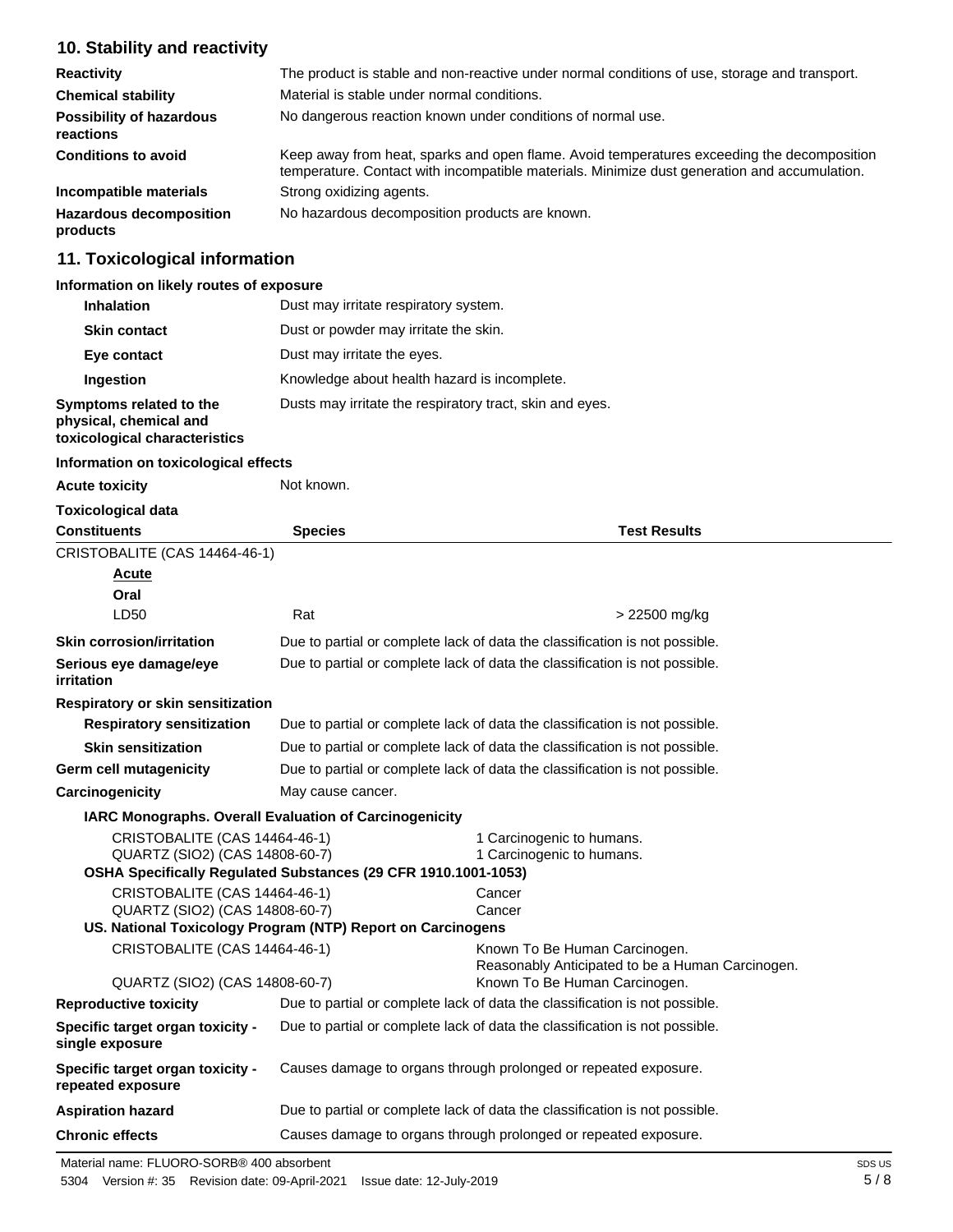## **12. Ecological information**

| <b>Ecotoxicity</b>               | The product is not classified as environmentally hazardous. However, this does not exclude the<br>possibility that large or frequent spills can have a harmful or damaging effect on the environment. |
|----------------------------------|-------------------------------------------------------------------------------------------------------------------------------------------------------------------------------------------------------|
| Persistence and degradability    | No data is available on the degradability of this product.                                                                                                                                            |
| <b>Bioaccumulative potential</b> | No data available.                                                                                                                                                                                    |
| Mobility in soil                 | No data available.                                                                                                                                                                                    |
| Other adverse effects            | No other adverse environmental effects (e.g. ozone depletion, photochemical ozone creation<br>potential, endocrine disruption, global warming potential) are expected from this component.            |

#### **13. Disposal considerations**

| <b>Disposal instructions</b>             | Collect and reclaim or dispose in sealed containers at licensed waste disposal site. Dispose of<br>contents/container in accordance with local/regional/national/international regulations.                            |
|------------------------------------------|------------------------------------------------------------------------------------------------------------------------------------------------------------------------------------------------------------------------|
| Local disposal regulations               | Dispose in accordance with all applicable regulations.                                                                                                                                                                 |
| Hazardous waste code                     | The waste code should be assigned in discussion between the user, the producer and the waste<br>disposal company.                                                                                                      |
| Waste from residues / unused<br>products | Dispose of in accordance with local regulations. Empty containers or liners may retain some<br>product residues. This material and its container must be disposed of in a safe manner (see:<br>Disposal instructions). |
| Contaminated packaging                   | Since emptied containers may retain product residue, follow label warnings even after container is<br>emptied. Empty containers should be taken to an approved waste handling site for recycling or<br>disposal.       |

## **14. Transport information**

#### **DOT**

Not regulated as dangerous goods.

#### **IATA**

Not regulated as dangerous goods.

#### **IMDG**

Not regulated as dangerous goods.

**Transport in bulk according to** Not applicable. **Annex II of MARPOL 73/78 and the IBC Code**

#### **15. Regulatory information**

**US federal regulations**

This product is a "Hazardous Chemical" as defined by the OSHA Hazard Communication Standard, 29 CFR 1910.1200.

#### **Toxic Substances Control Act (TSCA)**

**TSCA Section 12(b) Export Notification (40 CFR 707, Subpt. D)**

Not regulated.

#### **CERCLA Hazardous Substance List (40 CFR 302.4)**

Not listed.

#### **SARA 304 Emergency release notification**

Not regulated.

#### **OSHA Specifically Regulated Substances (29 CFR 1910.1001-1053)**

CRISTOBALITE (CAS 14464-46-1) Cancer<br>QUARTZ (SIO2) (CAS 14808-60-7) Cancer QUARTZ (SIO2) (CAS 14808-60-7) CRISTOBALITE (CAS 14464-46-1) lung effects QUARTZ (SIO2) (CAS 14808-60-7) lung effects CRISTOBALITE (CAS 14464-46-1) immune system effects QUARTZ (SIO2) (CAS 14808-60-7) immune system effects CRISTOBALITE (CAS 14464-46-1) kidney effects QUARTZ (SIO2) (CAS 14808-60-7) kidney effects

#### **Superfund Amendments and Reauthorization Act of 1986 (SARA)**

#### **SARA 302 Extremely hazardous substance**

Not listed.

**SARA 311/312 Hazardous** No (Exempt) **chemical**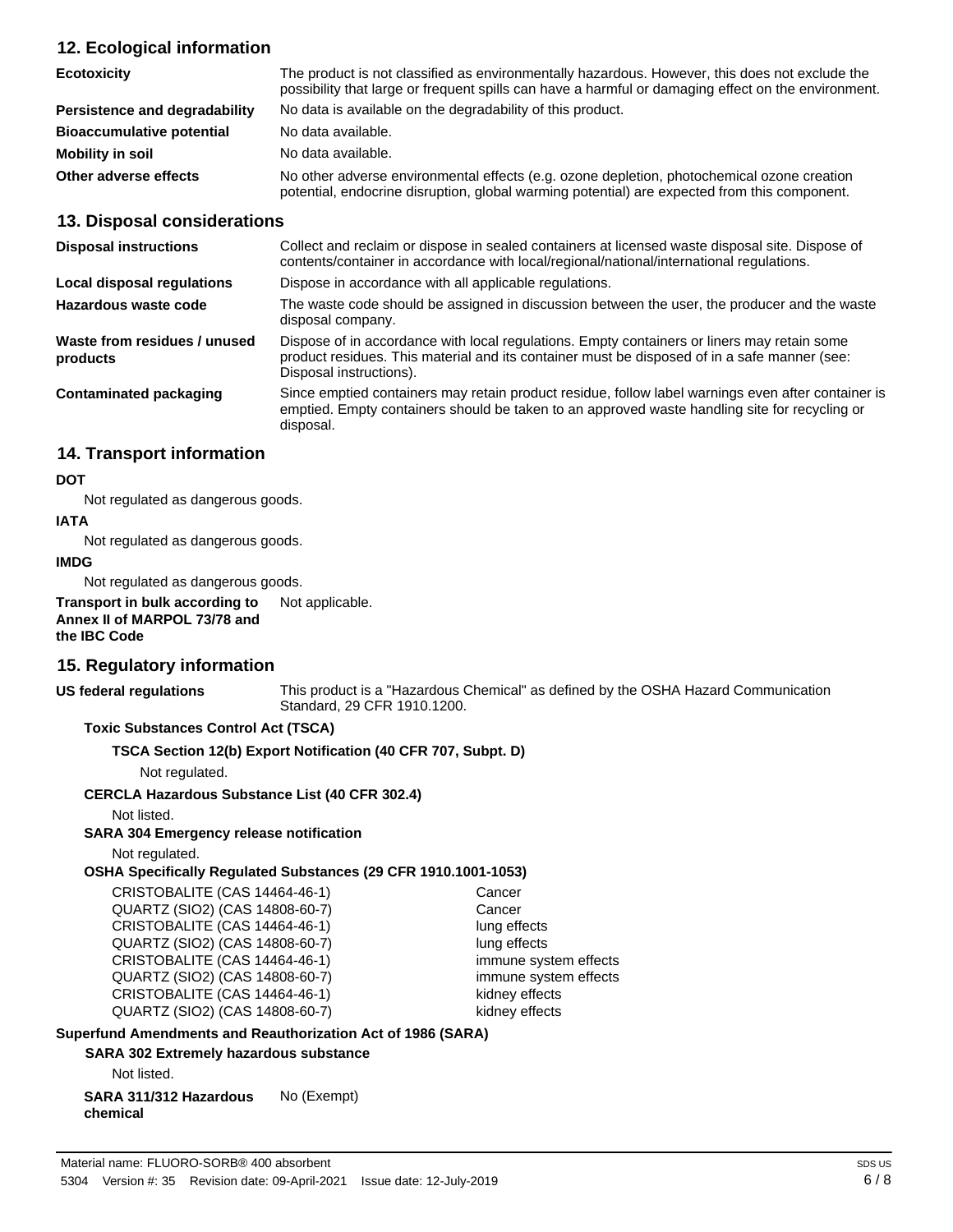## **SARA 313 (TRI reporting)**

Not regulated.

#### **Other federal regulations**

**Clean Air Act (CAA) Section 112 Hazardous Air Pollutants (HAPs) List**

Not regulated.

**Clean Air Act (CAA) Section 112(r) Accidental Release Prevention (40 CFR 68.130)**

Not regulated.

**Safe Drinking Water Act** Not regulated.

**(SDWA) US state regulations**

#### **California Proposition 65**



WARNING: This product can expose you to QUARTZ (SIO2), which is known to the State of California to cause cancer. For more information go to www.P65Warnings.ca.gov.

#### **California Proposition 65 - CRT: Listed date/Carcinogenic substance**

QUARTZ (SIO2) (CAS 14808-60-7) Listed: October 1, 1988

**US. California. Candidate Chemicals List. Safer Consumer Products Regulations (Cal. Code Regs, tit. 22, 69502.3, subd. (a))**

CRISTOBALITE (CAS 14464-46-1) QUARTZ (SIO2) (CAS 14808-60-7)

#### **International Inventories**

| Country(s) or region                                                                                                                 | <b>Inventory name</b>                                                       | On inventory (yes/no)* |  |
|--------------------------------------------------------------------------------------------------------------------------------------|-----------------------------------------------------------------------------|------------------------|--|
| Australia                                                                                                                            | Australian Inventory of Industrial Chemicals (AICIS)                        | Yes.                   |  |
| Canada                                                                                                                               | Domestic Substances List (DSL)                                              | Yes                    |  |
| Canada                                                                                                                               | Non-Domestic Substances List (NDSL)                                         | No.                    |  |
| China                                                                                                                                | Inventory of Existing Chemical Substances in China (IECSC)                  | Yes                    |  |
| Europe                                                                                                                               | European Inventory of Existing Commercial Chemical<br>Substances (EINECS)   | Yes.                   |  |
| Europe                                                                                                                               | European List of Notified Chemical Substances (ELINCS)                      | No.                    |  |
| Japan                                                                                                                                | Inventory of Existing and New Chemical Substances (ENCS)                    | Yes                    |  |
| Korea                                                                                                                                | Existing Chemicals List (ECL)                                               | Yes                    |  |
| New Zealand                                                                                                                          | New Zealand Inventory                                                       | Yes                    |  |
| <b>Philippines</b>                                                                                                                   | <b>Philippine Inventory of Chemicals and Chemical Substances</b><br>(PICCS) | Yes                    |  |
| Taiwan                                                                                                                               | Taiwan Chemical Substance Inventory (TCSI)                                  | Yes                    |  |
| United States & Puerto Rico                                                                                                          | Toxic Substances Control Act (TSCA) Inventory                               | Yes.                   |  |
| ♦▲ #V/collection that off connected at the month concluded the formation members of collection of the the more matematically and the |                                                                             |                        |  |

\*A "Yes" indicates that all components of this product comply with the inventory requirements administered by the governing country(s) A "No" indicates that one or more components of the product are not listed or exempt from listing on the inventory administered by the governing country(s).

### **16. Other information, including date of preparation or last revision**

| <b>Issue date</b>               | 12-July-2019                                                                                                                                                                                                                                   |
|---------------------------------|------------------------------------------------------------------------------------------------------------------------------------------------------------------------------------------------------------------------------------------------|
| <b>Revision date</b>            | 09-April-2021                                                                                                                                                                                                                                  |
| <b>Version #</b>                | 35                                                                                                                                                                                                                                             |
| <b>Further information</b>      | Refer to:<br>OSHA 3371-08 2009. Hazard Communication Guidance for Combustible Dusts<br>NFPA 654, Standard for the Prevention of Fire and Dust Explosions from the Manufacturing.<br>Processing, and Handling of Combustible Particulate Solids |
| <b>HMIS<sup>®</sup></b> ratings | Health: $3*$<br>Flammability: 2<br>Physical hazard: 0                                                                                                                                                                                          |
| <b>NFPA ratings</b>             | Health: $2$<br>Flammability: 2<br>Instability: 0                                                                                                                                                                                               |